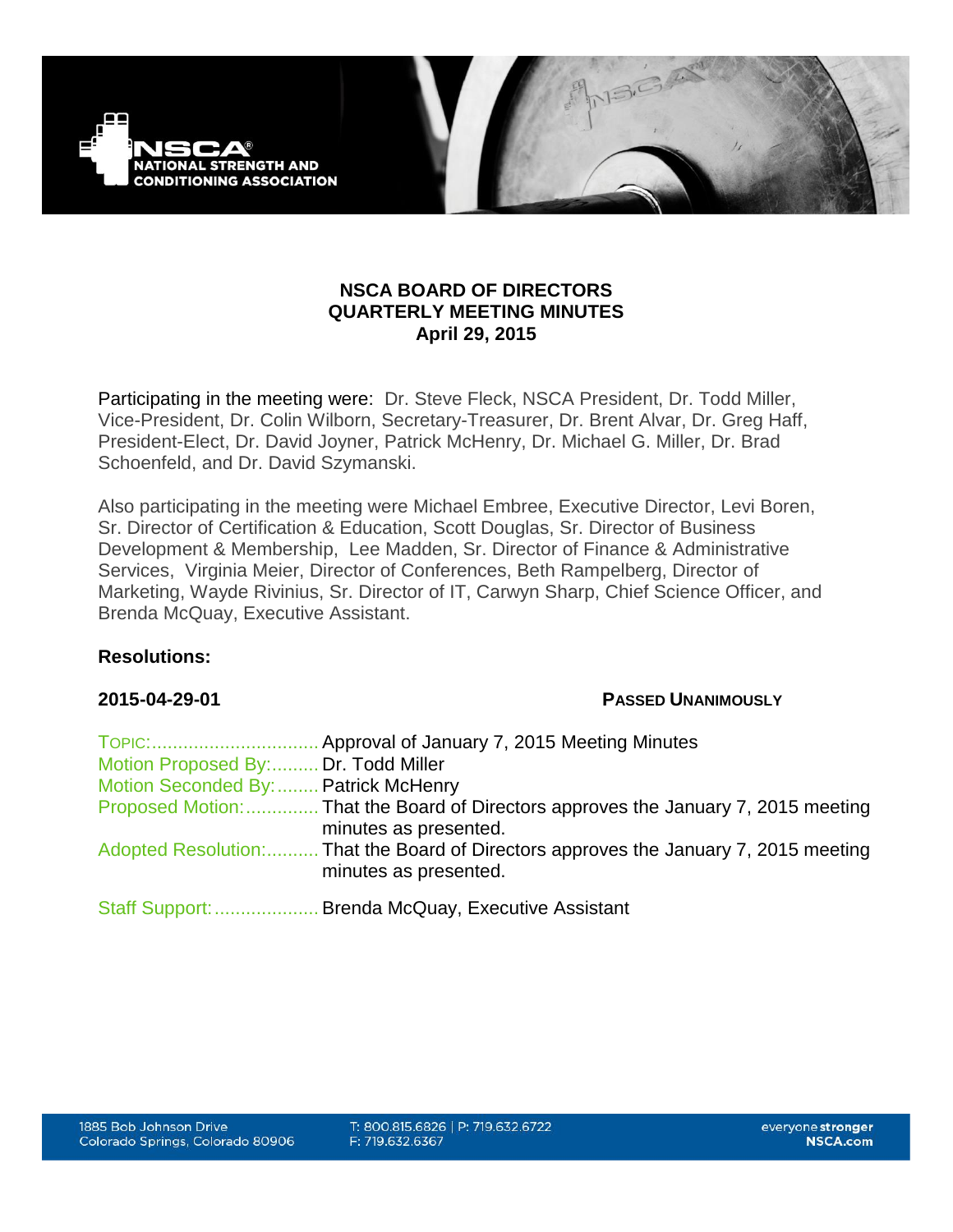

## **2015-04-29-02 PASSED UNANIMOUSLY**

| <b>TOPIC:</b>              | Approval of Regional State Budgets being incorporated into NSCA                              |
|----------------------------|----------------------------------------------------------------------------------------------|
|                            | <b>Annual Overall Budget.</b>                                                                |
| Motion Proposed By:        | <b>Patrick McHenry</b>                                                                       |
| Motion Seconded By:        | Dr. David Szymanski                                                                          |
| Proposed Motion:           | To rescind Resolution 2003-01-11-008 and move                                                |
|                            | State/Provincial/Regional activity into the Association's annual budget<br>effective 4/1/15. |
| <b>Adopted Resolution:</b> | To rescind Resolution 2003-01-11-008 and move                                                |
|                            | State/Provincial/Regional activity into the Association's annual budget<br>effective 4/1/15. |
| <b>Staff Support:</b>      | Lee Madden, Sr. Director of Finance & Administrative Services                                |

## **2015-04-29-03 PASSED UNANIMOUSLY**

| TOPIC:                                   | Approval of FNSCA Application/Guidelines Revisions                                  |
|------------------------------------------|-------------------------------------------------------------------------------------|
| Motion Proposed By: Dr. Todd Miller      |                                                                                     |
| Motion Seconded By:  Dr. David Szymanski |                                                                                     |
|                                          | Proposed Motion:  That the Board of Directors approves the revisions to the FNSCA   |
|                                          | Application/Guidelines as presented.                                                |
|                                          | Adopted Resolution: That the Board of Directors approves the revisions to the FNSCA |
|                                          | Application/Guidelines as presented                                                 |
|                                          | Staff Support:  Lee Madden, Sr. Director of Finance & Administrative Services       |

**DIRECTIVE:...................... Ask the FNSCA Committee to wordsmith the language on the "Application" page to aide in clarification.**